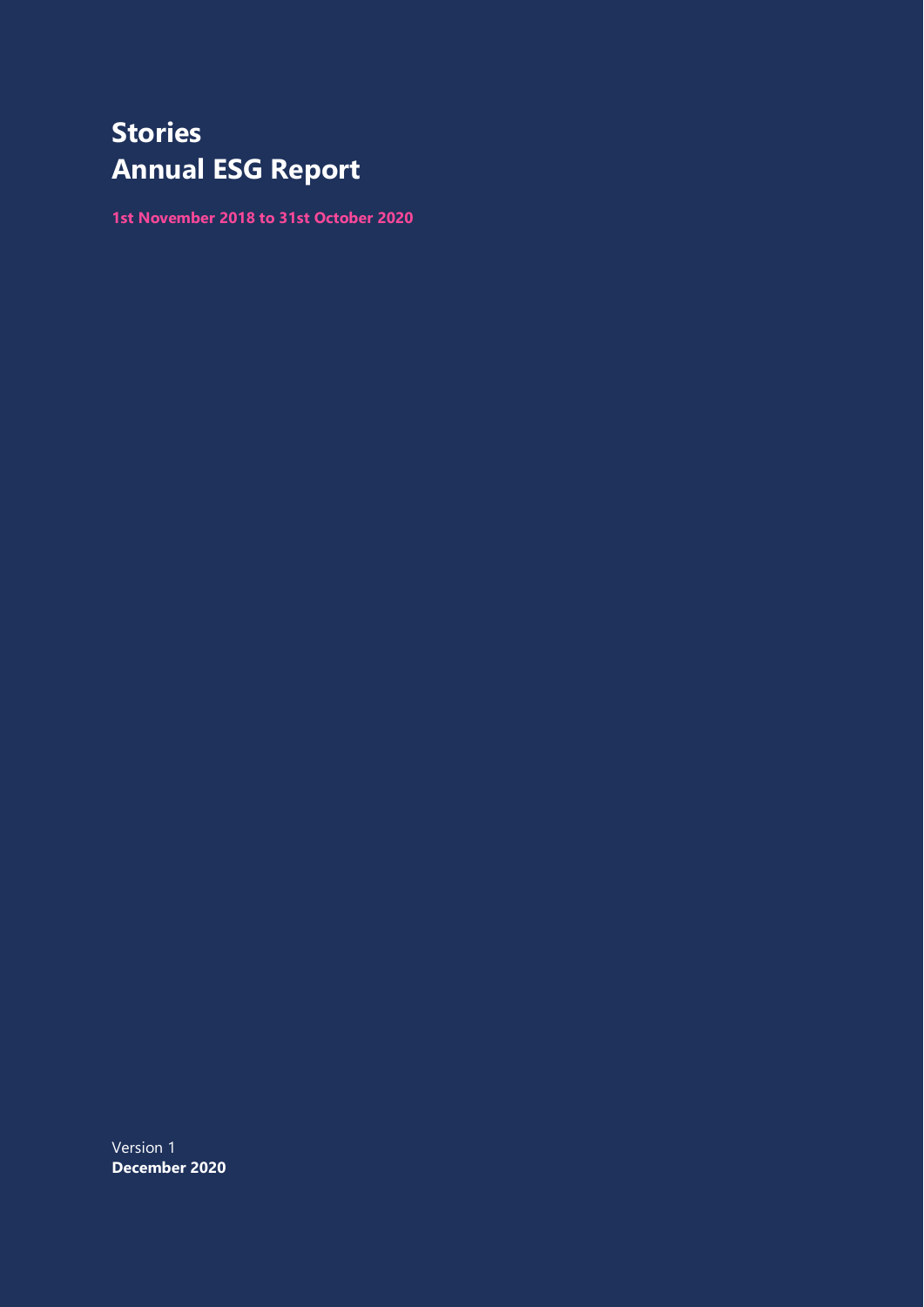## stories\_

| 1. |        | Introduction                          | 3              |
|----|--------|---------------------------------------|----------------|
| 2. |        | <b>Environmental Impact</b>           | $\overline{a}$ |
|    | 2.1.   | Carbon footprint                      | $\overline{4}$ |
|    | 2.2.   | Carbon Offsetting                     | 5              |
|    | 2.3.   | <b>Embodied Carbon</b>                | 6              |
|    | 2.4.   | Sources and data                      | 6              |
|    | 2.5.   | <b>Waste and Water</b>                | 6              |
|    | 2.6.   | Development projects ambition         | 6              |
| 3. | Social |                                       | $\overline{7}$ |
|    | 3.1.   | Volunteering activities               | $\overline{7}$ |
|    | 3.2.   | Pro bono industry work                | $\overline{7}$ |
|    | 3.3.   | Charitable donations and partnerships | 8              |
| 4. |        | Governance                            | 8              |
|    | 4.1.   | <b>B</b> Corp                         | 8              |
|    | 4.2.   | Diversity                             | 8              |
|    | 4.3.   | <b>Stories Governance</b>             | 9              |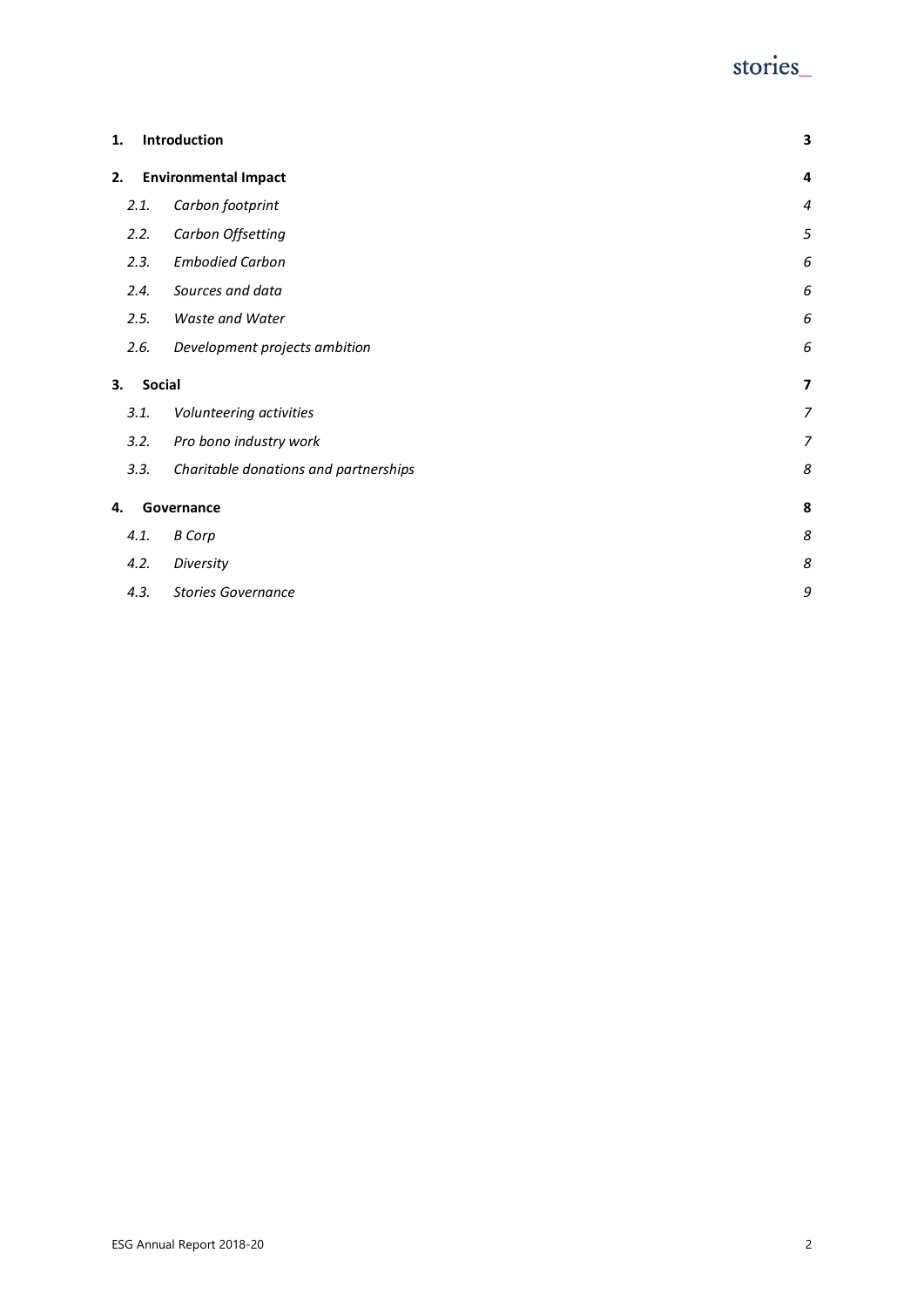

## <span id="page-2-0"></span>**1. Introduction**

This report summarises the Environmental, Social and Governance (ESG) performance of Stories (Services) Ltd – the development and project management business within the Stories group of companies and where all day-to-day activities occur  $-$  for the two years beginning 1<sup>st</sup> November 2018.

We have chosen these dates as they match our financial year end. This allows us to measure our performance against a *triple bottom line* – profit, planet and people. This report looks at the last two years. From 2021, we plan to publish a report each year.

This report focuses on the measure of ESG performance related to the operating of the Stories business and, where appropriate, we have also included information related to specific projects. In time, as these projects progress, we intend to publish additional annual ESG reports for each project.

This report has not been externally verified; however, we have sought to be transparent with our data and the methodologies used to prepare this report and we are more than happy to answer any questions. Please get in touch with James [here.](tell-us-your@stories.partners)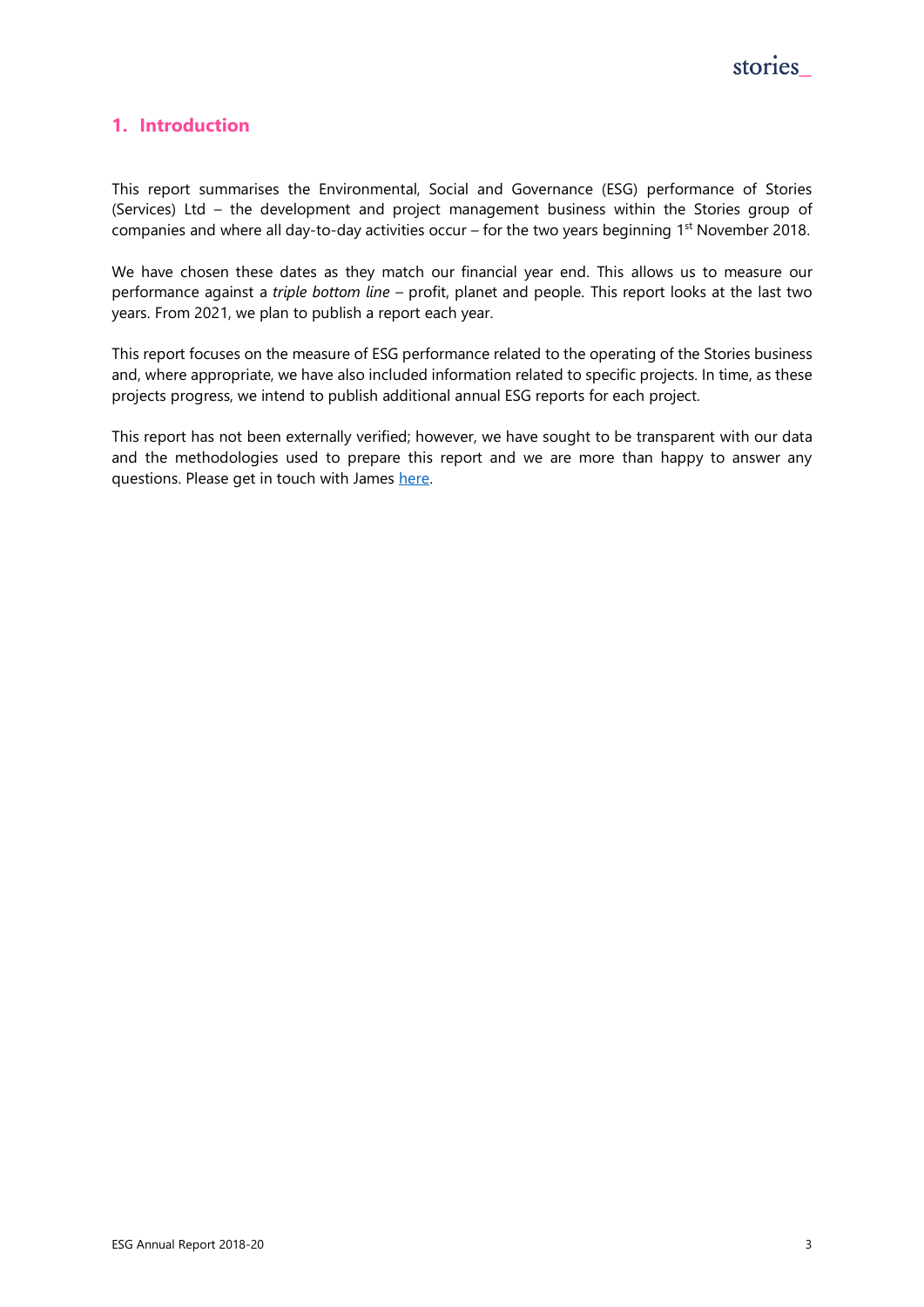## <span id="page-3-0"></span>**2. Environmental Impact**

## <span id="page-3-1"></span>**2.1. Carbon footprint**

**Stories is a net zero operational business.** We achieve this by first reducing our total consumption by sourcing renewable energy and prioritising sustainable forms of travel. We offset the remaining carbon consumed through the purchase of carbon credits.

We measure our Type 1 and 2 carbon consumption and record our impact on a monthly basis. Our annual report is then aligned with our financial year end, allowing us to consider the business' *triple*  bottom line. Our year end date is 31<sup>st</sup> October.

#### *Annual consumption*

Our total carbon consumption for the two years, 2018-19 and 2019-20 total as follows:

|         | Travel ( $kg CO2e$ ) |      |                | <b>Others</b>  | Total         |                        |
|---------|----------------------|------|----------------|----------------|---------------|------------------------|
|         | Rail                 | Road | <b>Commute</b> | <b>Flights</b> | <b>Office</b> | (kg CO <sub>2</sub> e) |
| 2018-19 | 192                  | 149  | 2,360          | 25,390         | Nil           | 28,091                 |
| 2019-20 | 119                  | 299  | 1,263          |                | Nil           | 1,681                  |



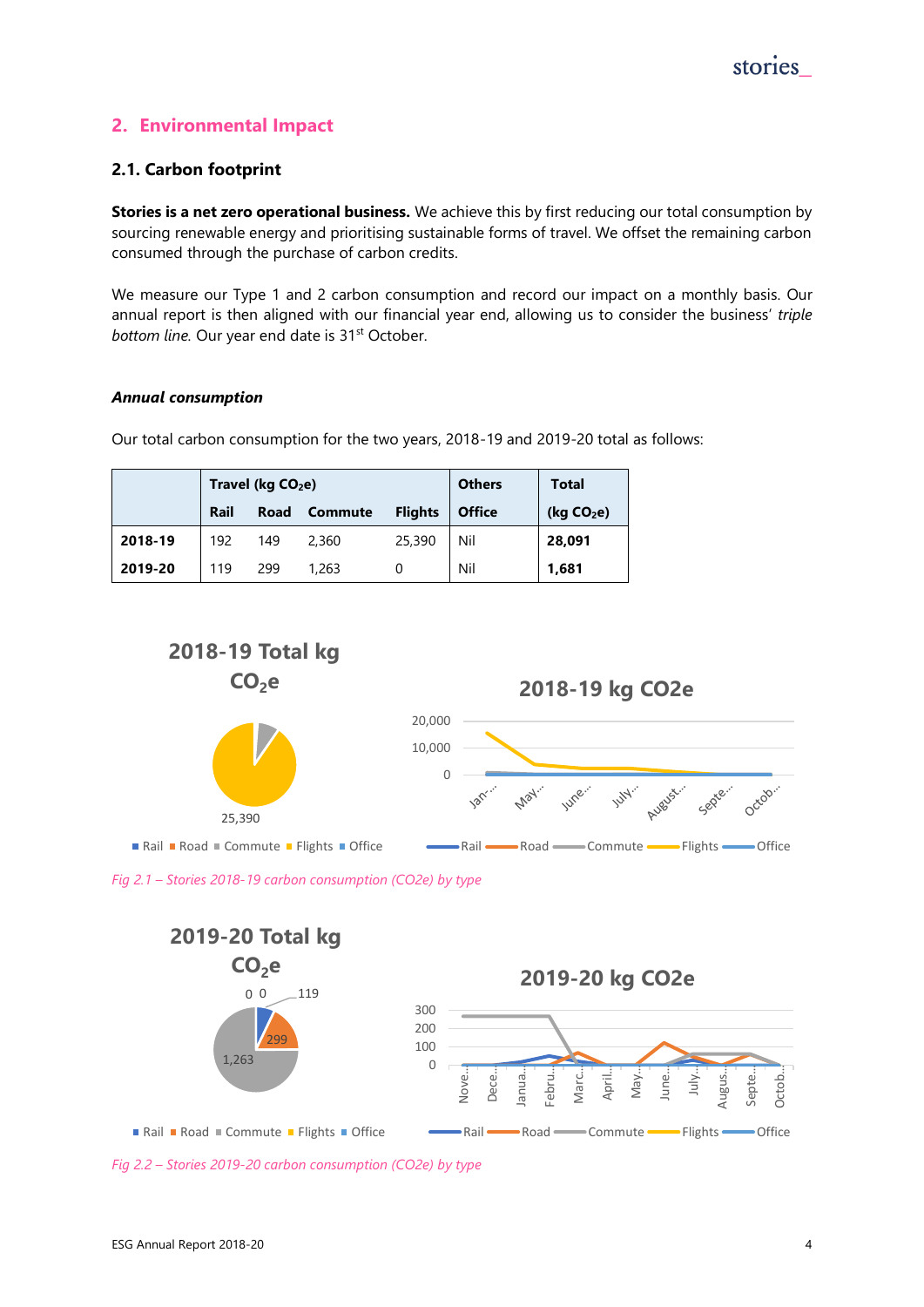#### *Emissions from travel*

We cannot always avoid energy usage when travelling, however, we have a policy to always travel as sustainably as possible. As a result, cycling is the primary means of travel for our team corresponding to some 95% of journeys within London.

Early 2018 carbon consumption was high but was heavily skewed by flights. This was due to James Scott's travelling regularly between where he was living in San Francisco and where the business is based in London. His permanent relocation to the UK in August 2019 drew this to a close, and since then, we have avoided any air travel.

Under normal circumstances, long distance travel is predominantly rail (by total emissions and number of journeys), however the impact of Covid-19 on travel restrictions has resulted in an increase in journeys taken by car in 2020. We hope to reverse this trend once travel returns to 'normal'.

- 100% of long-distance commuting is by rail
- Commuting for those within London is primarily by bicycle.
- c. 50% of travel for meetings outside of London is by rail, the remainder by car.

#### *Office energy provider*

Our energy providers supply us with 100% renewable energy at our office (previously Bulb and now EDF).



*Fig 2.3 – sources of renewable EDF energy*

## <span id="page-4-0"></span>**2.2. Carbon Offsetting**

As a business we are committed to reducing our consumption of non-renewable energy, however, there will always be scenarios where we cannot avoid it. This includes national travel such as when we visit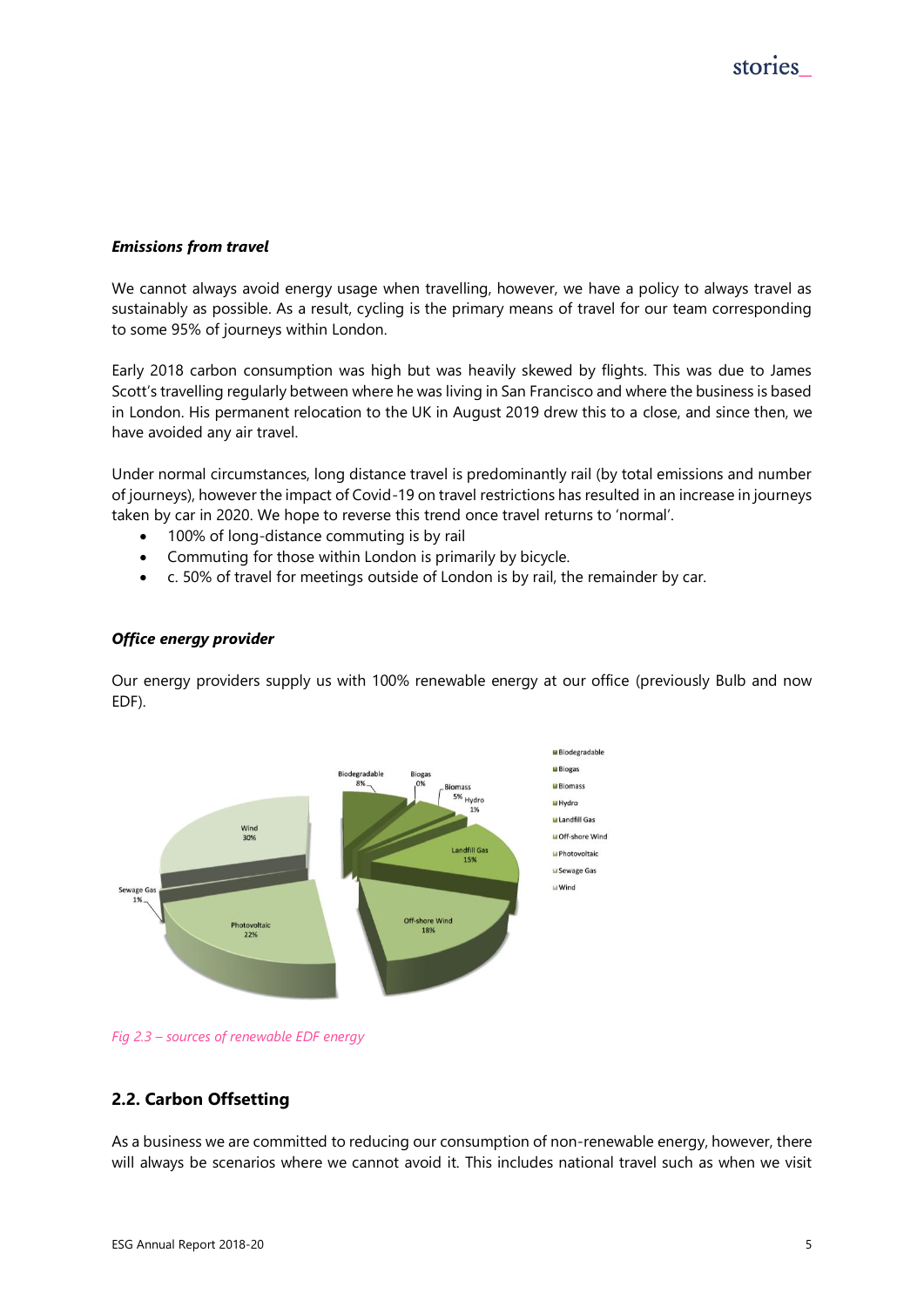sites. Stories (Services) ltd is committed to being a net zero energy company and therefore we have purchased carbon offset credits equivalent to our CO2e consumption.

In the period this totalled 29.77 tonnes of CO<sub>2</sub>e or £223.29 of offset credits purchased from Climate [Care](https://climatecare.org/carbon-offsetting/) supporting a range of programmes.

## <span id="page-5-0"></span>**2.3. Embodied Carbon**

The nature of our business as a development service provider means that our embodied carbon at this management level is de minimis.

In purchasing our office equipment, we sourced the majority of our furniture second hand. We discuss the impact of our projects later in this section.

## <span id="page-5-1"></span>**2.4. Sources and data**

Travel data is based on actual trips taken by employees with the exception of travel to meetings within London (predominantly public transport) and any regular commuting, which is based on approximate estimates for each employee based on average routines.

The following conversion factors have been used to calculate CO<sub>2</sub>e from journeys made:

| Rail    | <b>Trainline calculator</b>               |  |  |  |  |
|---------|-------------------------------------------|--|--|--|--|
| Car     | UK Gov published GHG<br>conversion factor |  |  |  |  |
| Flights | ClimateCare calculator                    |  |  |  |  |

## <span id="page-5-2"></span>**2.5. Waste and Water**

Although we do not measure waste and water, we do have policies to encourage minimising waste and water consumption for both the office and working from home.

#### <span id="page-5-3"></span>**2.6. Development projects ambition**

We are aware that construction and our built environment have a high carbon footprint.

Our development projects are in their early stages, however, we are aiming to deliver net zero operational buildings at each of our current projects.

As noted earlier in this report, we plan to produce ESG reports for each project in due course.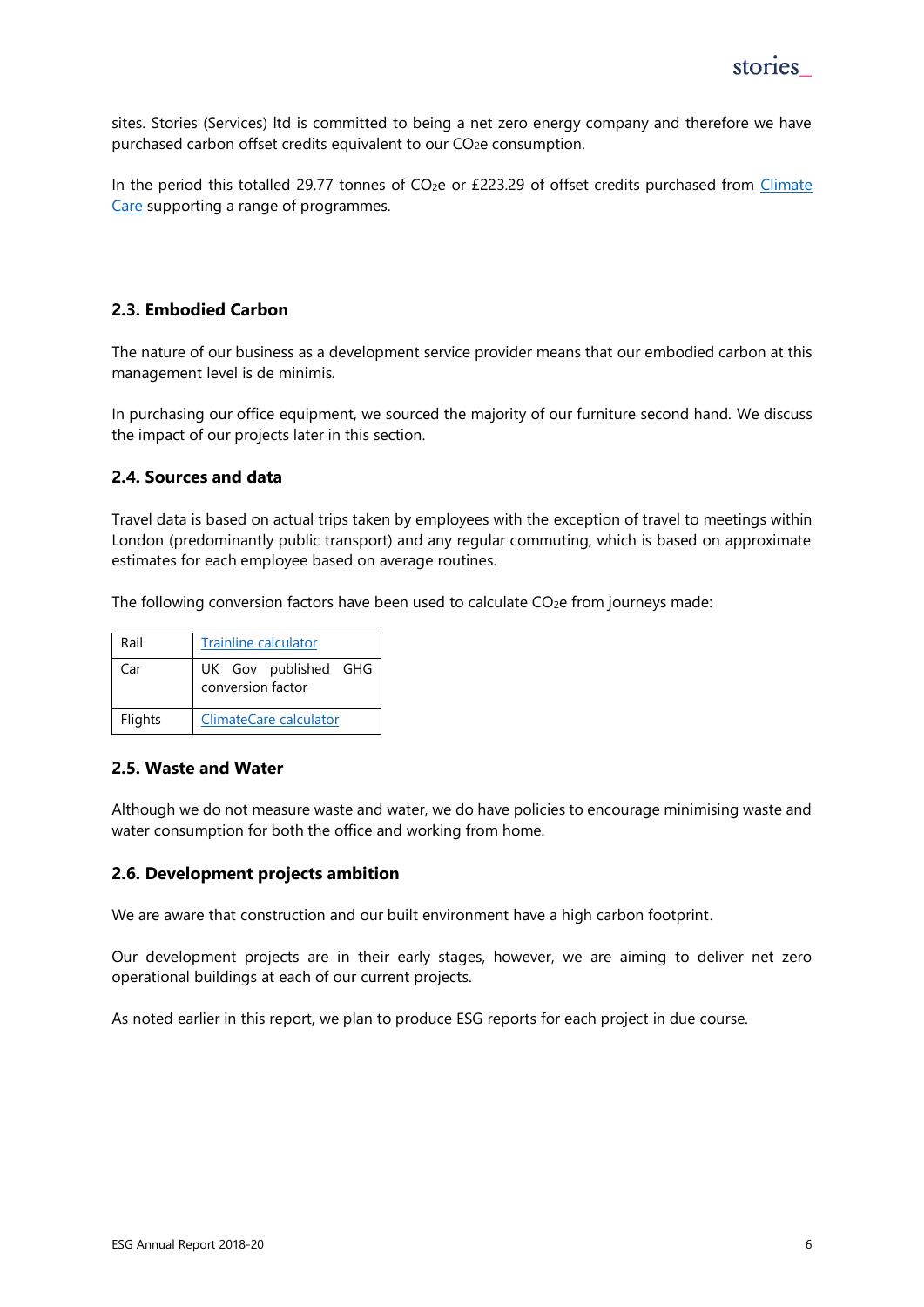## <span id="page-6-0"></span>**3. Social**

Positive social impact is a core part of our business, central to all our projects. We haven't gone into the detail of that here, as they are still in the planning phase, but we have summarised the social impact of the team and company elsewhere.

In the last period the team have given their time to a range of charitable endeavours. The business has donated some 2% of its revenue to charitable causes and the team have been involved in various industry-wide programmes to improve the approaches to social and environmental value and best practice.

## <span id="page-6-1"></span>**3.1. Volunteering activities**

Total volunteer hours in 2019-20 was 216 hours, or about 8 days per FTE.

This time has predominantly been in support of community organisations such as Richard Meier taking on the chairperson role at his local pre-school or in academic and mentoring settings, such as Paul's involvement and mentoring with the Cambridge University Land Society and Nottingham University Social Impact Game.



## **Volunteering by sector**

## <span id="page-6-2"></span>**3.2. Pro bono industry work**

In addition to the volunteer hours, the team have been involved in various industry-wide initiatives to progress social and environmental value and best practice.

Projects the team have been involved with include:

- **UKGBC Task Force on Defining Social Value** a cross discipline group developing a definition of social value for the entire sector: landowners, developers, local authorities and constructors. James is an active member.
- **Built Environment B Corp Working Group** Stories is a founding member of a nascent working group to promote the B-Corp certification in the property industry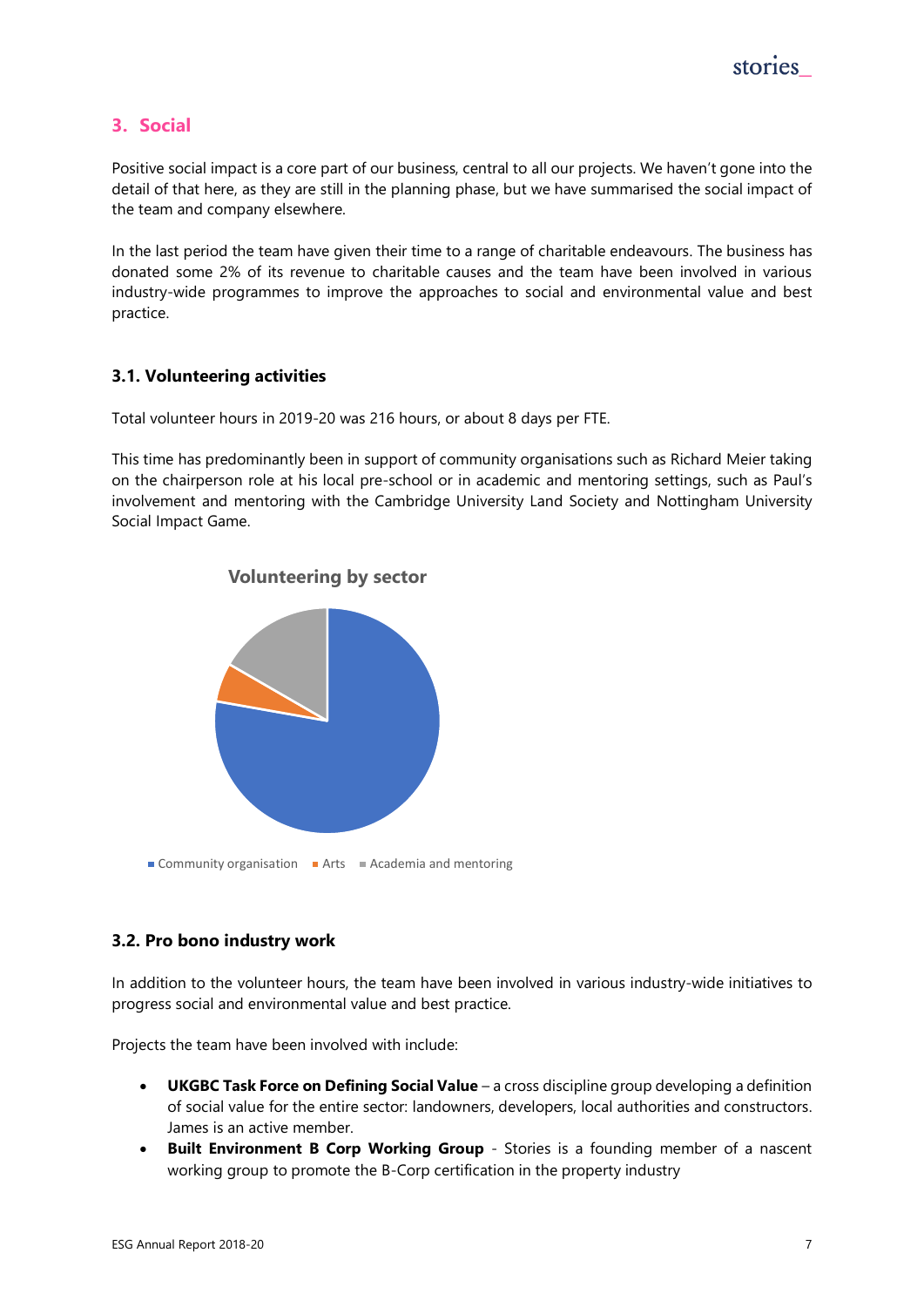

- Panel discussions on social value and Community-led development
- **Urban Land Institute** Richard has been participating in a research project looking at the state of play in impact investing by funder managers.
- Metropolitan Workshop Architects Richard has participated in a podcast interview series, his topic focusing on social value and property development.

## <span id="page-7-0"></span>**3.3. Charitable donations and partnerships**

To date, Stories has committed to donating 2% of its revenue to charitable initiatives that matter to the team and will again in 2020-21. This has equated to approximatey £1,000 each year for the last two years.

In 2019-20 we donated to three organisation that matter to us and our communities:

- **Samaritans** James' mum has been giving her time every week as a Samaritans counsellor for as long as he can remember. We wanted to support her branch of Samaritans given the hard work they've done through Covid.
- **Hanley Crouch Community Association** a multi-purpose Community Association operating in the Tollington Ward, in North Islington, London. The charity provides a range of services to the whole community irrespective of age, gender, race, disability or sexual orientation.
- **St Mungo's** Stories supported a range of initiatives with a Christmas time donation to leading homeless charity and our partner, St Mungo's.
- **BAME in Property** inspired by the work of **BAME** in Property we are proud to have become a patron, supporting the organisation with a monthly donation.

## <span id="page-7-1"></span>**4. Governance**

## <span id="page-7-2"></span>**4.1. B Corp**

Stories became a pending B Corp in June 2019 as explained in a [blog](https://www.stories.partners/post/b-corp-what-and-why) we wrote at the time. We remain a pending B Corp as we haven't been around long enough to have had the opportunity to meet the stringent criteria, but we're hoping to progress to full B Corp status early in 2021.

In the meantime:

- We have completed our B Impact Assessment for the year which has continued to inform our approach to ESG at a corporate and project level.
- We have joined and participated in the new UK Built Environment Working Group, with a focus on improving the property industry's approach to social value and the broader B-Corp movement.

## <span id="page-7-3"></span>**4.2. Diversity**

We remain aware of the importance on many levels of having a diverse team and set of suppliers; and we know we have room for improvement.